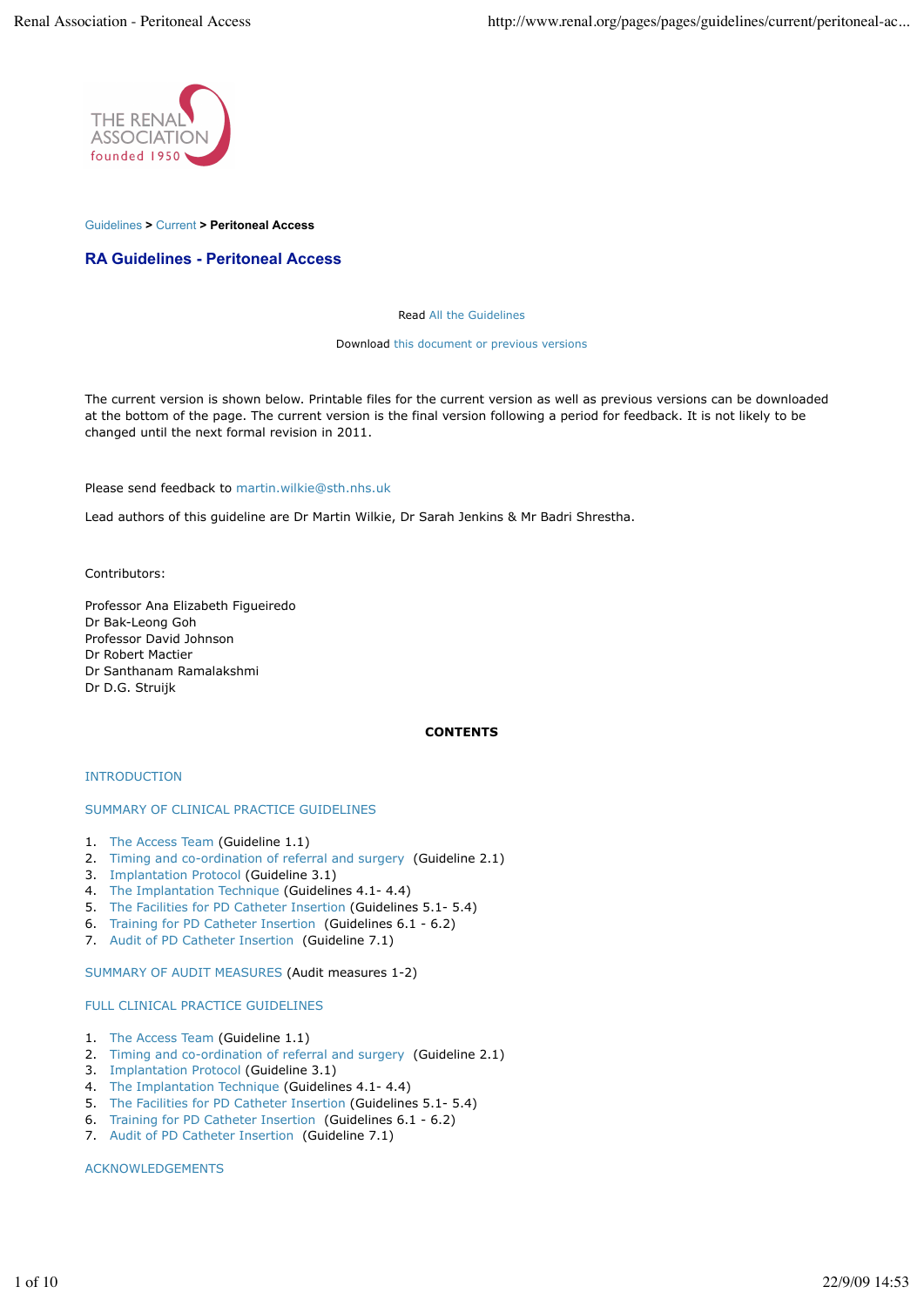## **INTRODUCTION**

The current version provides a summary of recommendations for best practice in creating peritoneal access for patients on peritoneal dialysis. A more detailed review of peritoneal access is available in the Report from the Renal Association Working Party on Peritoneal Access (final version April 2008). (www.renal.org).

These guidelines are evidence based where such evidence exists. The published literature was reviewed at www.ncbi.nlm.nih.gov/pubmed using the search term "peritoneal dialysis catheter" identifying 2320 references. Adding the term "trial" reduced this number to 216. These were individually reviewed to identify possible randomised controlled trials, meta-analyses, guidelines and reviews that were considered in the preparation of the document. The document has been reviewed by all authors and has been placed for consultation on the Renal Association website and discussed at the Clinical Guidelines Committee. It has also been reviewed by a consumer research panel run by Jane Ash (Special Projects Administrator, North and East Yorkshire and Northern Lincolnshire Comprehensive Local Research Network) and by renal patients in Sheffield UK.

The evidence for these recommendations has been assessed using the modified GRADE system. The modified GRADE system defines both the strength of the recommendations of the guideline authors and the level of evidence upon which each of the recommendations is based. This grading system classifies expert recommendations as "strong" (Grade 1) or "weak" (Grade 2) based upon the balance between the benefits and risks, burden and cost. The quality or level of evidence is designated as high (Grade A), moderate (Grade B), low (Grade C) or very low (D) depending on factors such as study design, directness of evidence and consistency of results. Grades of recommendation and quality of evidence may range from 1A to 2D.

The GRADE system has been developed by an international group of guideline developers and methodologists to maximise the usefulness of clinical practice guidelines in the management of typical patients (1-7). Most guideline organisations have recognised the need for a standard grading scheme and the GRADE system has been adopted by many leading organisations including NICE, SIGN, KDIGO, ERBP and KDOQI as well as UpToDate (8-9).

## **References**

1. Atkins D, Best D, Briss PA et al; GRADE Working Group. Grading quality of evidence and strength of recommendations. BMJ 2004; 328:1490.

2. Guyatt, G, Gutterman, D, Baumann, MH et al. Grading strength of recommendations and quality of evidence in clinical guidelines: report from an American college of chest physicians task force. Chest 2006; 129:174-181

3. Guyatt GH, Vist GE, Falck-Ytter Y et al. An emerging consensus on grading recommendations?", ACP Journal Club, 2006, 144:1

4. Guyatt GH, Oxman AD, Vist GE et al. GRADE: an emerging consensus on rating quality of evidence and strength of recommendations. BMJ 2008; 336:924-926

5. Guyatt GH, Oxman AD, Kunz R et al. GRADE: Incorporating considerations of resources use into grading recommendations. BMJ 2008; 336:1170-1173

6. Guyatt GH, Oxman AD, Kunz R et al. GRADE: going from evidence to recommendations. BMJ 2008; 336: 1049-1051

7. Jaeschke R, Guyatt GH, Dellinger P et al. Use of GRADE grid to reach decisions on clinical practice guidelines when consensus is elusive. BMJ 2008; 337:327-330

8. Uhlig K, MacLeod A, Craig J et al. Grading evidence and recommendations for clinical practice guidelines in nephrology. A position statement from Kidney Disease: Improving Global Outcomes (KDIGO). Kidney Int 2006; 70:2058-2065

9. Kidney Disease: Improving Global Outcomes. KDIGO clinical practice guidelines for the prevention, diagnosis, evaluation and treatment of Hepatitis C in chronic kidney disease. Kidney Int 2008; 73 (S109): S1-S99.

| Grade of<br>Recommendation                                       | Clarity of<br>risk/benefit                                         | Quality of supporting<br>evidence                                                                                                                                                                                                                                                                      | Implications for clinical<br>practice                                                                                                                                                                                                 |
|------------------------------------------------------------------|--------------------------------------------------------------------|--------------------------------------------------------------------------------------------------------------------------------------------------------------------------------------------------------------------------------------------------------------------------------------------------------|---------------------------------------------------------------------------------------------------------------------------------------------------------------------------------------------------------------------------------------|
| 1Α<br>Strong<br>recommendation.<br>High quality<br>evidence.     | Benefits clearly<br>outweigh risk<br>and burdens, or<br>vice versa | Consistent evidence from<br>well performed<br>randomized, controlled<br>trials or overwhelming<br>evidence of some other<br>form. Further research is<br>unlikely to change our<br>confidence in the estimate<br>of benefit and risk.                                                                  | Strong recommendations,<br>can apply to most patients<br>in most circumstances<br>without reservation.<br>Clinicians should follow a<br>strong recommendation<br>unless there is a clear<br>rationale for an alternative<br>approach. |
| 1B<br>Strong<br>recommendation.<br>Moderate quality<br>evidence. | Benefits clearly<br>outweigh risk<br>and burdens, or<br>vice versa | Evidence from randomized,<br>controlled trials with<br>important limitations<br>(inconsistent results,<br>methods flaws, indirect or<br>imprecise), or very strong<br>evidence of some other<br>research design. Further<br>research may impact on<br>our confidence in the<br>estimate of benefit and | Strong recommendation and<br>applies to most patients.<br>Clinicians should follow a<br>strong recommendation<br>unless a clear and<br>compelling rationale for an<br>alternative approach is<br>present.                             |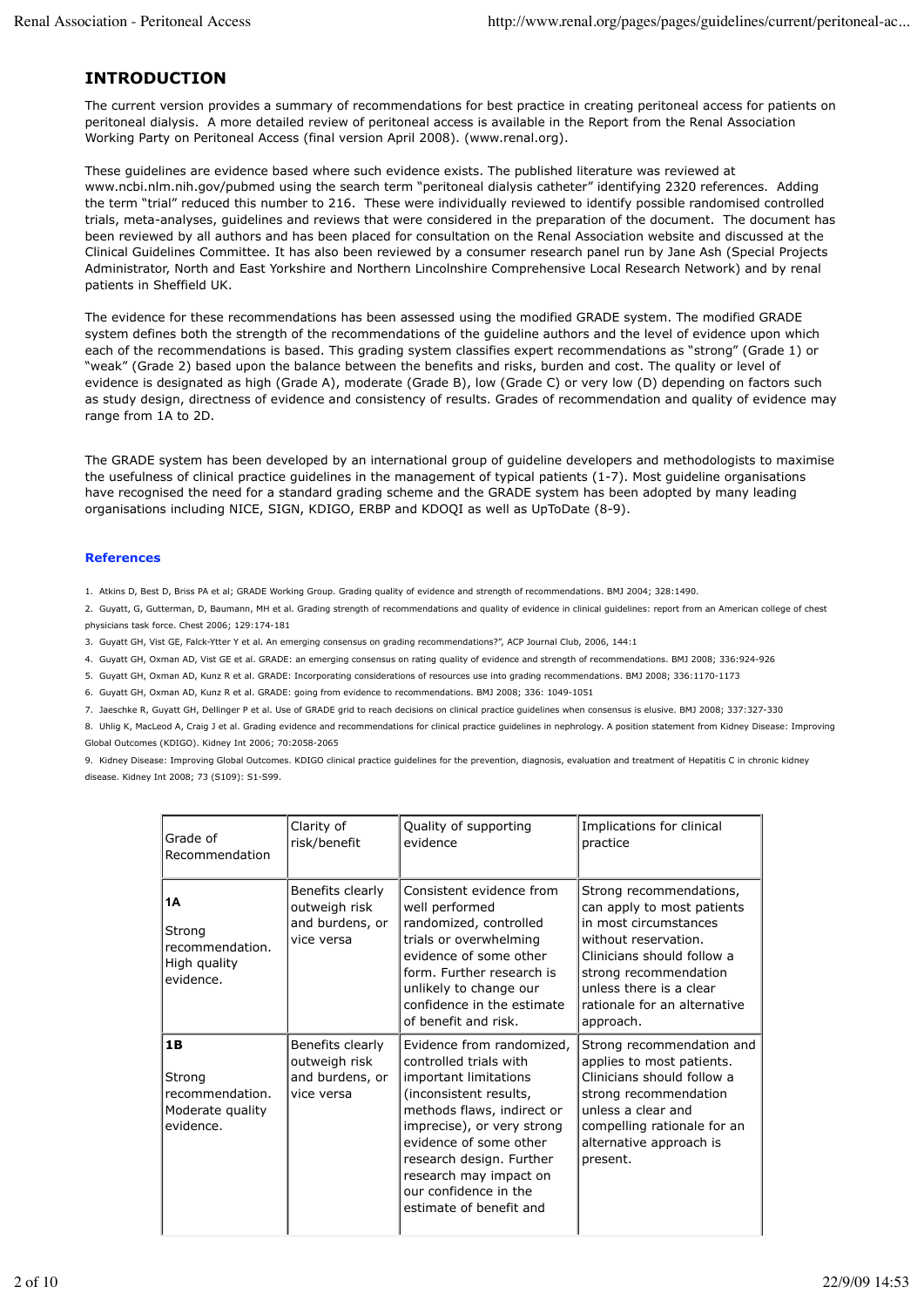|                                                                |                                                                                                                                            | risk.                                                                                                                                                                                                                                                                              |                                                                                                                                                          |
|----------------------------------------------------------------|--------------------------------------------------------------------------------------------------------------------------------------------|------------------------------------------------------------------------------------------------------------------------------------------------------------------------------------------------------------------------------------------------------------------------------------|----------------------------------------------------------------------------------------------------------------------------------------------------------|
| 1C<br>Strong<br>recommendation.<br>Low quality<br>evidence.    | Benefits appear<br>to outweigh risk<br>and burdens, or<br>vice versa                                                                       | Evidence from<br>observational studies,<br>unsystematic clinical<br>experience, or from<br>randomized, controlled<br>trials with serious flaws.<br>Any estimate of effect is<br>uncertain.                                                                                         | Strong recommendation,<br>and applies to most<br>patients. Some of the<br>evidence base supporting<br>the recommendation is,<br>however, of low quality. |
| 1D<br>Strong<br>recommendation<br>Very low quality<br>evidence | Benefits appear<br>to outweigh risk<br>and burdens, or<br>vice versa                                                                       | Evidence limited to case<br>studies                                                                                                                                                                                                                                                | Strong recommendation<br>based mainly on case<br>studies and expert<br>judgement                                                                         |
| 2A<br>Weak<br>recommendation.<br>High quality<br>evidence.     | Benefits closely<br>balanced with<br>risks and<br>burdens                                                                                  | Consistent evidence from<br>well performed<br>randomized, controlled<br>trials or overwhelming<br>evidence of some other<br>form. Further research is<br>unlikely to change our<br>confidence in the estimate<br>of benefit and risk.                                              | Weak recommendation, best<br>action may differ depending<br>on circumstances or<br>patients' or societal values                                          |
| 2B<br>Weak<br>recommendation.<br>Moderate quality<br>evidence. | Benefits closely<br>balanced with<br>risks and<br>burdens, some<br>uncertainly in<br>the estimates of<br>benefits, risks<br>and burdens    | Evidence from randomized,<br>controlled trials with<br>important limitations<br>(inconsistent results,<br>methods flaws, indirect or<br>imprecise), or strong<br>evidence of some other<br>research design. Further<br>research may change the<br>estimate of benefit and<br>risk. | Weak recommendation,<br>alternative approaches likely<br>to be better for some<br>patients under some<br>circumstances                                   |
| 2C<br>Weak<br>recommendation.<br>Low quality<br>evidence.      | Uncertainty in<br>the estimates of<br>benefits, risks,<br>and burdens;<br>benefits may be<br>closely balanced<br>with risks and<br>burdens | Evidence from<br>observational studies,<br>unsystematic clinical<br>experience, or from<br>randomized, controlled<br>trials with serious flaws.<br>Any estimate of effect is<br>uncertain.                                                                                         | Weak recommendation;<br>other alternatives may be<br>reasonable                                                                                          |
| 2D<br>Weak<br>recommendation<br>Very low quality<br>evidence   | Uncertainty in<br>the estimates of<br>benefits, risks,<br>and burdens;<br>benefits may be<br>closely balanced<br>with risks and<br>burdens | Evidence limited to case<br>studies<br>and expert judgement                                                                                                                                                                                                                        | Very weak recommendation;<br>other alternatives may be<br>equally reasonable.                                                                            |

up to top

# **SUMMARY OF CLINICAL PRACTICE GUIDELINES**

Clinical Practice Guideline for peritoneal access (Modified GRADE of recommendation and evidence)

# **1. Peritoneal Access (PD Access) (Guideline PD 1.1)**

## **Guideline 1.1 – PD Access : Access Team**

We recommend that each centre should have a dedicated team involved in the implantation and care of peritoneal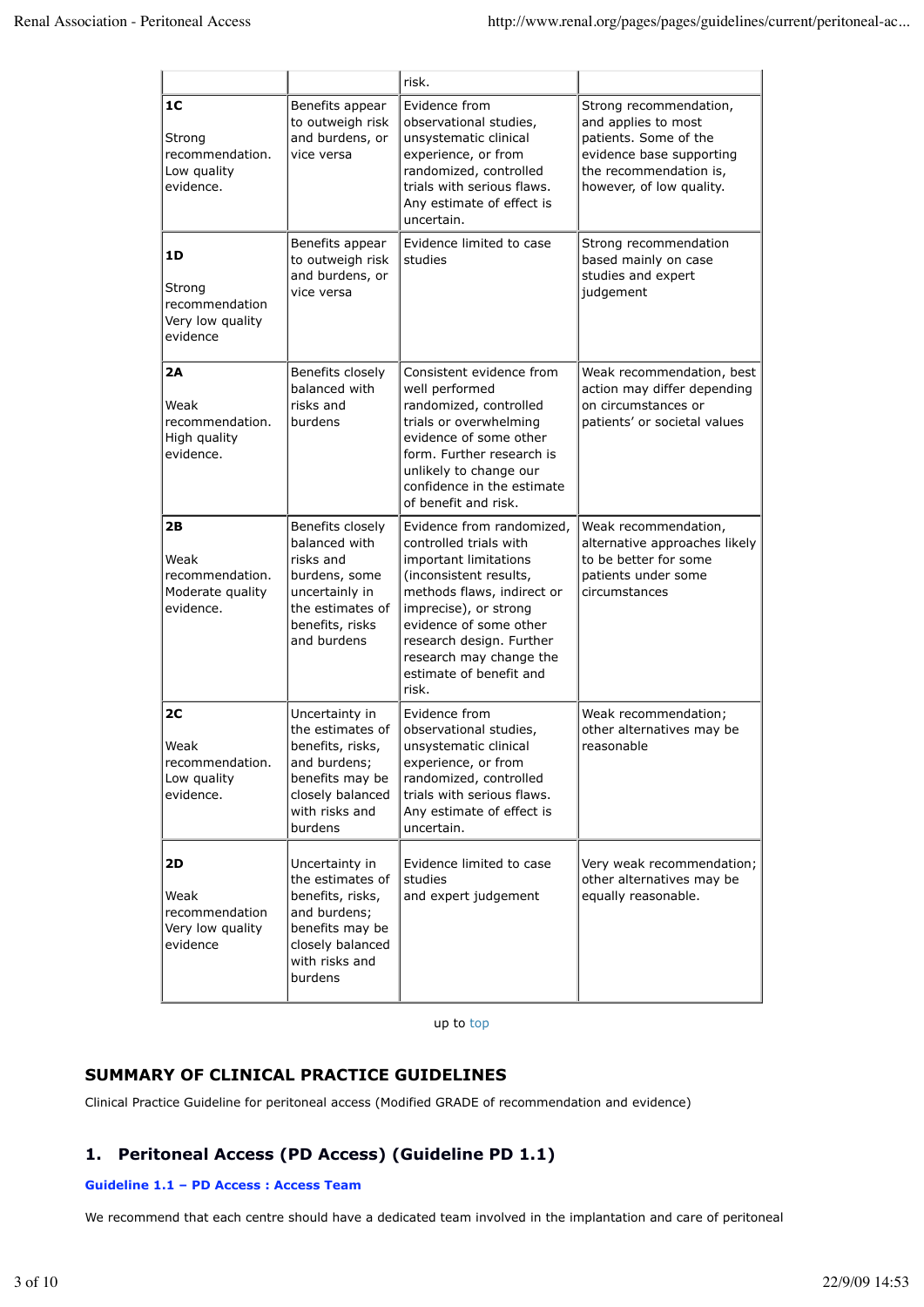catheters (1C).

up to top

# **2. Peritoneal Access (PD Access) (Guideline PD 2.1)**

## **Guideline 2.1 – PD Access : Timing**

We suggest, whenever possible, that catheter insertion should be performed at least 2 weeks before starting peritoneal dialysis. Small dialysate volumes in the supine position can be used if dialysis is required earlier (2B).

up to top

## **3. Peritoneal Access (PD Access) (Guideline PD 3.1)**

## **Guideline 3.1 – PD Access : Implanation Protocol**

We recommend that renal units should have clear protocols for peri-operative catheter care including the use of antibiotic prophylaxis (1A).

up to top

## **4. Peritoneal Access (PD Access) (Guidelines PD 4.1 - 4.4)**

## **Guideline 4.1 – PD Access : Implantation Technique**

We recommend that local expertise at individual centres should govern the choice of method of Peritoneal Dialysis (PD) catheter insertion (1B).

## **Guideline 4.2 – PD Access : Implantation Technique**

We recommend that each PD unit should have the ability to manipulate or re-implant PD catheters when necessary (1B).

### **Guideline 4.3 – PD Access : Implantation Technique**

We recommend that urgent removal of PD catheters should be available where necessary (1A)

#### **Guideline 4.4 – PD Access : Implantation Technique**

We recommend that timely surgical support should be available for the review of PD patients (1A).

up to top

## **5. Peritoneal Access (PD Access) (Guidelines PD 5.1 - 5.4)**

## **Guideline 5.1 – PD Access : Facilities**

We recommend that a dedicated area should be used for catheter insertion with appropriate staffing, suction, oxygen and patient monitoring facilities (1A).

## **Guideline 5.2 – PD Access : Facilities**

We suggest that no particular catheter type is proven to be better than another (2C).

## **Guideline 5.3 – PD Access : Facilities**

We suggest that a catheter of a suitable size should be used (2C).

## **Guideline 5.4 – PD Access : Facilities**

We suggest that PD catheters should be inserted as day case procedures as long as this does not compromise the quality of care. (2C).

up to top

## **6. Peritoneal Access (PD Access) (Guidelines PD 6.1 - 6.2)**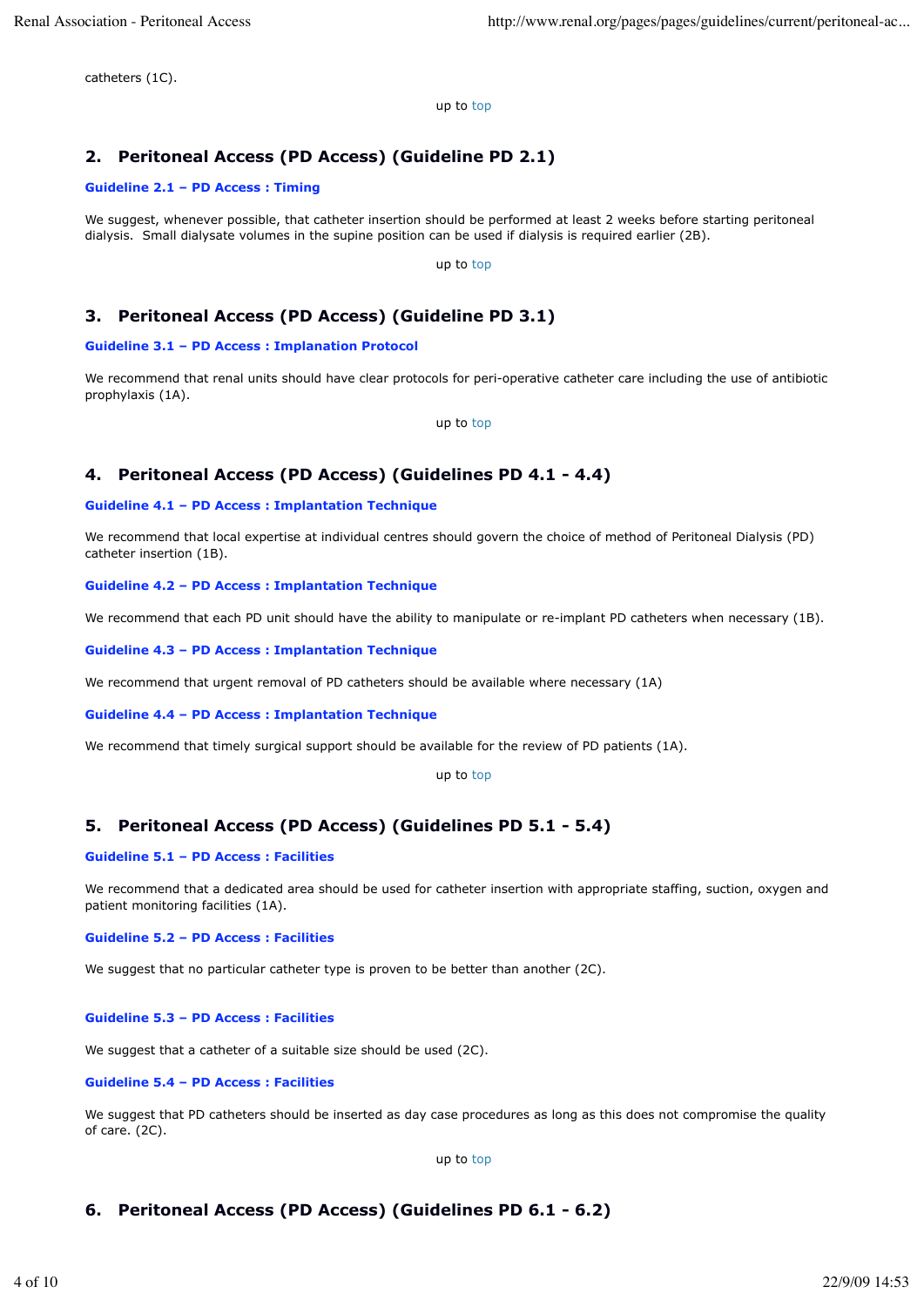## **Guideline 6.1 – PD Access : Training**

We recommend that PD catheter insertion training should be available to all trainees with an interest (1C).

#### **Guideline 6.2 – PD Access : Training**

We recommend that PD catheter insertion should not be delegated to inexperienced unsupervised operators (1A).

up to top

## **7. Peritoneal Access (PD Access) (Guideline PD 7.1)**

### **Guideline 7.1 – PD Access : Audit**

We recommend that there should be regular audit at not less than 12 monthly intervals of the outcome of catheter insertion as part of multi-disciplinary meetings of the PD team and the access operators (1B).

up to top

## **SUMMARY OF AUDIT MEASURES**

1. Catheter patency - more than 80% of catheters should be patent at 1 year (censoring for death and elective modality change).

2. Complications following PD catheter insertion -

- Bowel perforation < 1%
- Significant haemorrhage <1%
- Exit site infection within 2 weeks of catheter insertion <5%
- Peritonitis within 2 weeks of catheter insertion <5%
- Functional catheter problem requiring manipulation or replacement or leading to technique failure <20%.

up to top

## **FULL CLINICAL PRACTICE GUIDELINES**

## **1. Peritoneal Access (PD Access) (Guideline PD 1.1)**

### **Guideline 1.1 – PD Access : The Access Team**

We recommend that each centre should have a dedicated team involved in the implantation and care of peritoneal catheters.

### **Rationale**

The access team should comprise nurses, nephrologists and surgeons who have experience in peritoneal dialysis. Each member of the team should understand the importance to the patient of successful access placement and the need for attention to detail in the reduction of complications<sup>1</sup>.

### **Reference**

1. Flanigan M, Gokal R. Peritoneal catheters and exit-site practices toward optimum peritoneal access: a review of current developments. Perit Dial Int. 2005 Mar-Apr; 25(2):132-9.

up to top

## **2. Peritoneal Access (PD Access) (Guideline PD 2.1)**

#### **Guideline 2.1 – PD Access : Timing and co-ordination of referral and surgery**

We suggest, whenever possible, that catheter insertion should be performed at least 2 weeks before starting peritoneal dialysis. Small dialysate volumes in the supine position can be used if dialysis is required earlier.

#### **Rationale**

There are two main patient groups requiring PD access.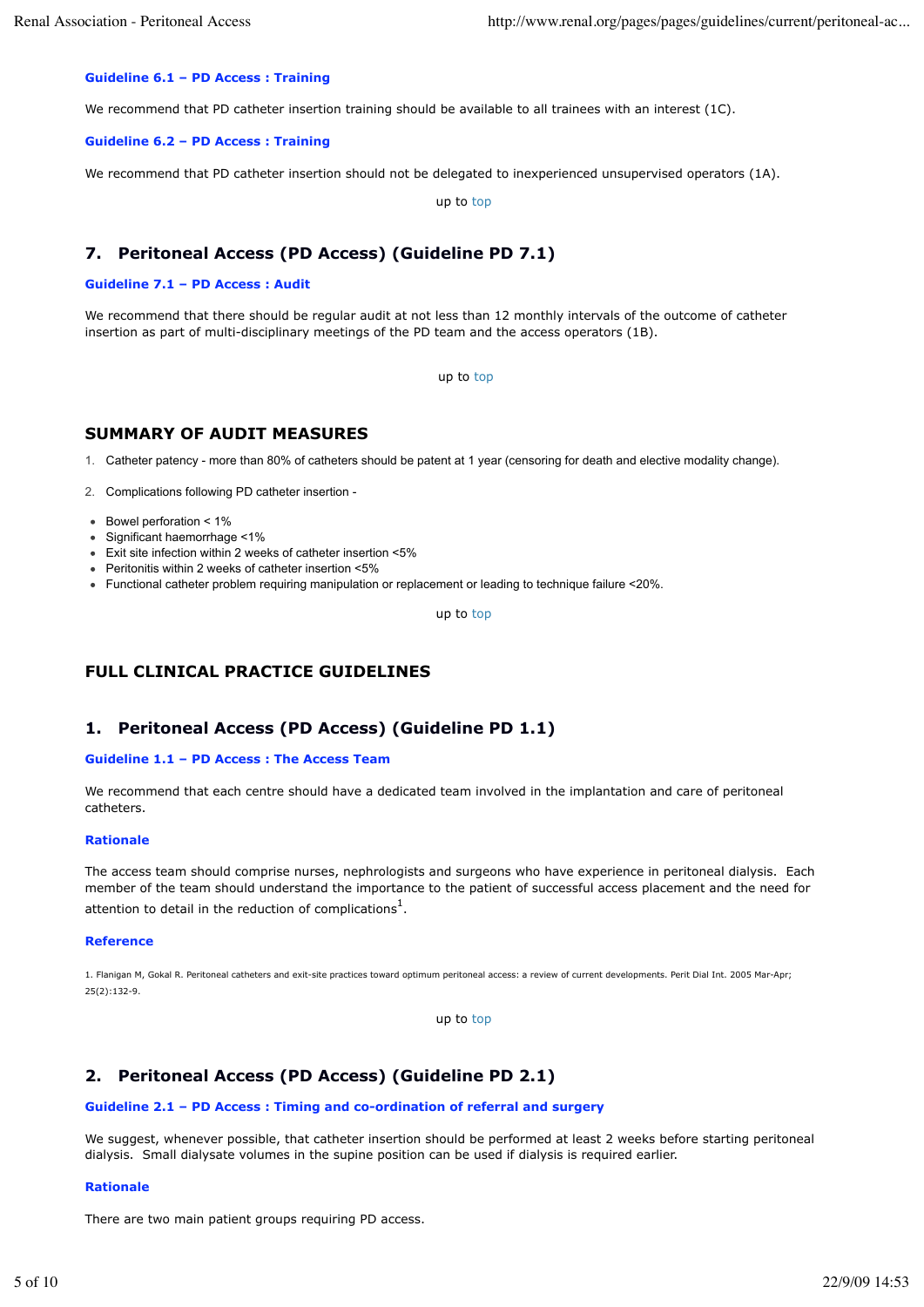(1) Patients with progressive renal failure predicted to need dialysis; for these patients access should be co-ordinated from the CKD low clearance clinic.

The objective is that access is placed sufficiently early to enable the patient to train for PD in a timely fashion while residual renal function is sufficient to avoid the need for temporary vascular access for HD if there are problems with catheter function. It is not recommended that patients commencing PD have an arterio-venous fistula formed, unless there is a plan to transfer to HD within a few months or some clinical doubt regarding the viability of peritoneal dialysis in a given patient beyond a few months.

(2) Patients with stage 5 CKD presenting as uraemic emergencies (late referrals - 23% new patients in the UK $^{1}$ ); for these patients there should be a pathway that allows the choice of PD as a modality. This requires adequate patient education to be available to permit choice. The advantage of placing PD access in patients who have not had the opportunity to be prepared for RRT is that the requirement for prolonged use of central venous access can be reduced. This has to be balanced against the potential for complications associated with the early use of PD catheters<sup>2</sup>.

It seems appropriate to adopt the European Best Practice standard for the timing of PD catheter insertion – "Whenever possible, the catheter insertion should be performed at least 2 weeks before starting peritoneal dialysis. Small dialysate volumes in the supine position can be used if dialysis is required during this period"<sup>3</sup>.

#### **References**

1. New adult patients starting renal replacement therapy in the UK in 2004. UK Renal Registry Report 2005.Chapter 3.

2. Povlsen JV, Ivarsen P. How to start the late referred ESRD patient urgently on chronic APD. Nephrol Dial Transplant. 2006 Jul;21 Suppl 2:ii56-9.

3. Dombros N, Dratwa M, Feriani M, Gokal R, Heimburger O, Krediet R, et al. European best practice guidelines for peritoneal dialysis. 3 Peritoneal access. Nephrol Dial Transplant. 2005 Dec; 20 Suppl 9:ix8-ix12

up to top

## **3. Peritoneal Access (PD Access) (Guideline PD 3.1)**

## **Guideline 3.1 – PD Access : Implantation Protocol**

We recommend that renal units should have clear protocols for peri-operative catheter care including the use of antibiotic prophylaxis.

## **Rationale**

The following points should be included in the peri-operative catheter care protocol-

- Pre-operatively checking for hernias, screening for MRSA and nasal carriage of Staphylococcus aureus, identifying a catheter of a suitable length and marking the exit site with the patient sitting or standing.
- Pre-implantation bowel preparation with laxatives, ensuring bladder emptying, administration of prophylactic antibiotics, surgical site preparation according to NICE guidance $^1$ ,
- Post-procedure catheter flushed and capped off using suitable dialysate; exit site covered with a suitable non-occlusive dressing and if possible not disturbed for 5 – 10 days; immobilisation of the catheter; patient to be discharged home with supply of aperients with advice on recognition of potential complications. Once the catheter is placed, and until healing is completed, the dressing changes should be done by a dialysis nurse using sterile technique.

Administration of prophylactic antibiotics is recommended to reduce the risk of catheter site infection, peritonitis and wound sepsis, and there is RCT evidence for the use of vancomycin<sup>2</sup>. The Cochrane collaboration found 4 trials of iv antibiotics and found the evidence to be strong in preventing catheter insertion associated early peritonitis, but not tunnel or exit site infection<sup>3</sup>. This evidence is also reviewed in the ISPD peritonitis guidelines<sup>4</sup>. The choice of antibiotic should be based upon local guidelines with consideration given to efficacy, risks of selection of resistant organisms and development of Clostridium difficile colitis.

## **References**

1. Leaper D, Burman-Roy S, Palanca A, Cullen K, Worster D, Gautam-Aitken E, et al. Prevention and treatment of surgical site infection: summary of NICE guidance. Bmj. 2008; 337:a1924.

2. Gadallah MF, Ramdeen G, Mignone J, Patel D, Mitchell L, Tatro S. Role of preoperative antibiotic prophylaxis in preventing postoperative peritonitis in newly placed peritoneal dialysis catheters. Am J Kidney Dis. 2000 Nov;36(5):1014-9.

3. Strippoli GF, Tong A, Johnson D, Schena FP, Craig JC. Antimicrobial agents to prevent peritonitis in peritoneal dialysis: a systematic review of randomized controlled trials. Am J Kidney Dis. 2004 Oct;44(4):591-603.

4. Piraino B, Bailie GR, Bernardini J, Boeschoten E, Gupta A, Holmes C, et al. Peritoneal dialysis-related infections recommendations: 2005 update. Perit Dial Int. 2005 Mar-Apr;25(2):107-31.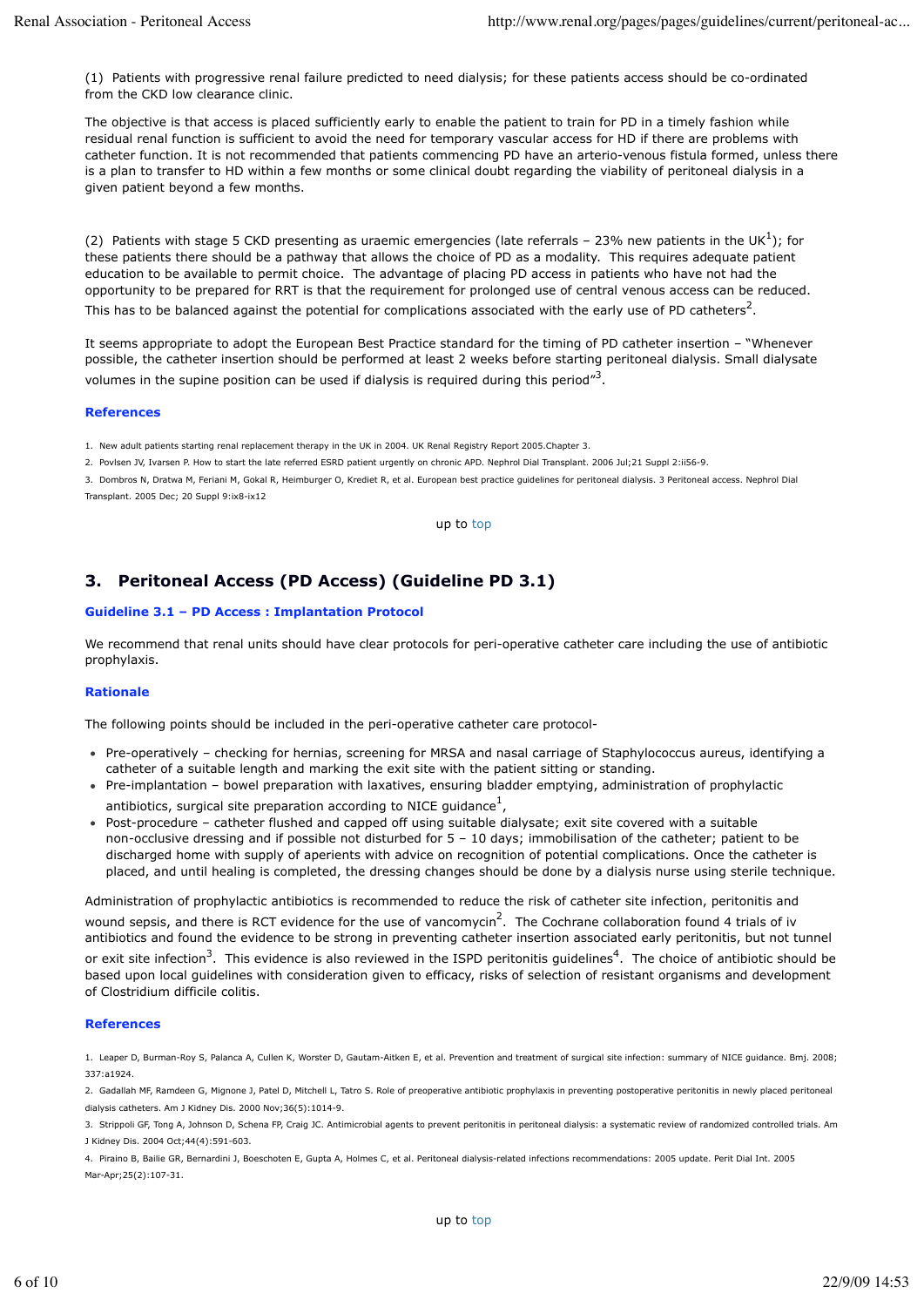## **4. Peritoneal Access (PD Access) (Guidelines PD 4.1 - 4.4)**

### **Guideline 4.1 – PD Access : The Implantation Technique**

We recommend that local expertise at individual centres should govern the choice of method of Peritoneal Dialysis (PD) catheter insertion.

### **Guideline 4.2 – PD Access : The Implantation Technique**

We recommend that each PD unit should have the ability to manipulate or re-implant PD catheters when necessary.

### **Guideline 4.3 – PD Access : The Implantation Technique**

We recommend that urgent removal of PD catheters should be available where necessary.

#### **Rationale**

Catheter removal is indicated either acutely in the case of PD peritonitis, or as a planned procedure for example following renal transplantation or switch to haemodialysis. For the planned procedure this can be performed as a day case. Under certain circumstances simultaneous removal and replacement has been described for certain indications eg localised exit site infection or during remission following relapsing peritonitis $^1$ . This should not be done for tunnel infection or active peritonitis.

#### **References**

1. Mitra A, Teitelbaum I. Is it safe to simultaneously remove and replace peritoneal dialysis catheters? Review of the literature and suggested guidelines. Adv Perit Dial 2003;19:255-9.

#### **Guideline 4.4 – PD Access : The Implantation Technique**

We recommend that timely surgical support should be available for the review of PD patients.

#### **Rationale**

There is no RCT evidence to support one method of insertion over another – however, the method needs be determined by patient characteristics. For more complicated patients, including those with previous significant abdominal surgery, a technique that involves direct vision is necessary such as laparoscopic or open insertion $^1$ .

Peritoneal access surgery is generally considered as part of the overall requirement for dialysis access and should include facilities for both catheter insertion and removal. Data from the Renal Registry indicates that the incident renal replacement population was 113 per million of the population in 2004, with 20% starting on PD<sup>2</sup>. About 2/3rds of catheters inserted in the UK are performed using the open surgical technique with the majority of the others being done using the medical percutaneous technique.

### **References**

1. Crabtree JH. Fluoroscopic placement of peritoneal dialysis catheters: a harvest of the low hanging fruits. Perit Dial Int. 2008 Mar-Apr; 28(2):134-7.

2. New adult patients starting renal replacement therapy in the UK in 2004. UK Renal Registry Report 2005.Chapter 3.

up to top

## **5. Peritoneal Access (PD Access) (Guidelines PD 5.1 - 5.4)**

#### **Guideline 5.1 – PD Access : The Facilities for PD Catheter Insertion**

We recommend that a dedicated area should be used for catheter insertion with appropriate staffing, suction, oxygen and patient monitoring facilities.

### **Rationale**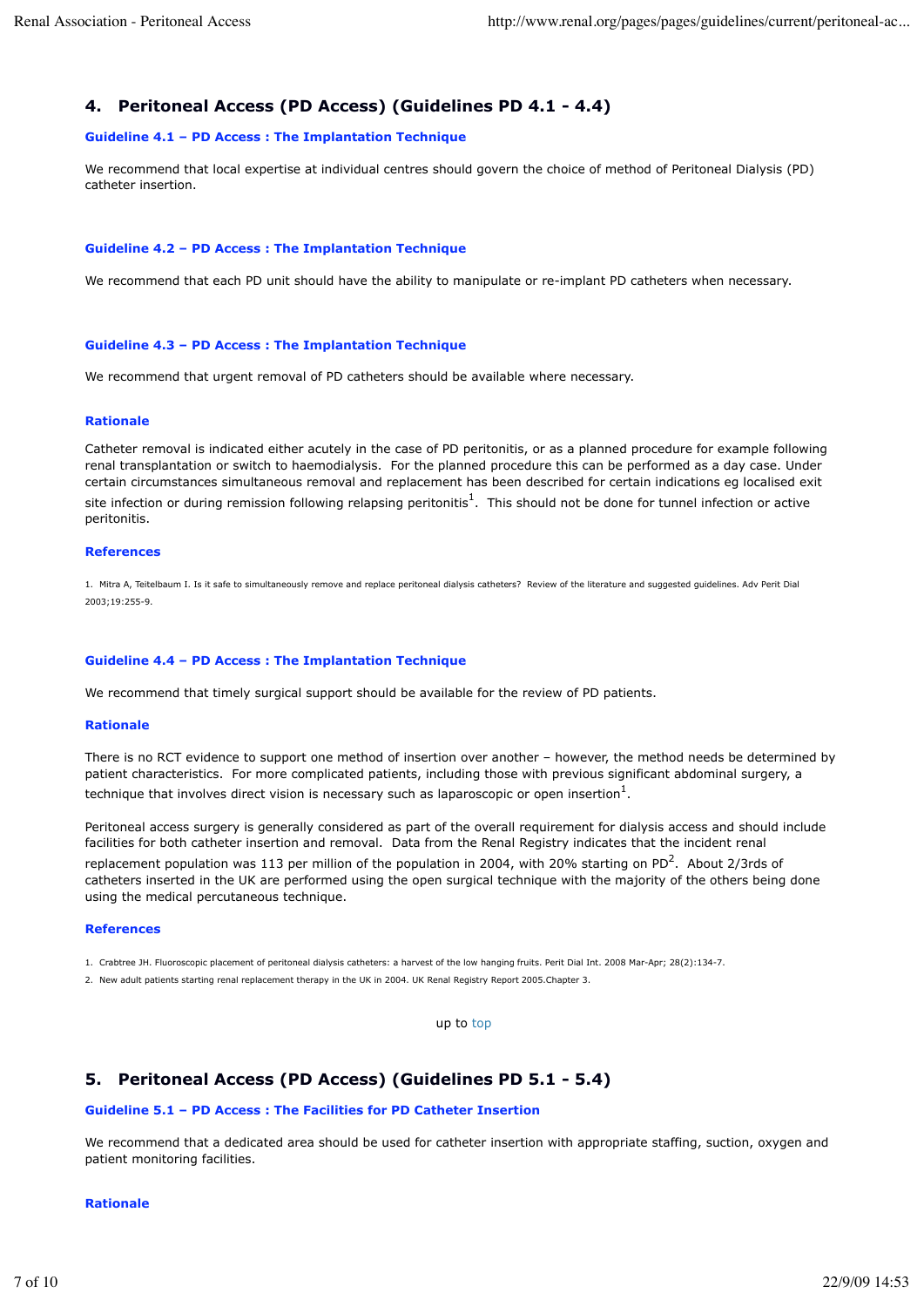The anaesthetic requirement depends on the technique selected, which is influenced by the characteristics of the patient. Typically for percutaneous or peritoneoscopic routes sedation may be required $^1$ . Conscious sedation needs to be managed according to local clinical governance procedures.

### **Reference**

1. Zappacosta AR, Perras ST, Closkey GM. Seldinger technique for Tenckhoff catheter placement. ASAIO Trans. 1991 Jan-Mar; 37(1):13-5.

#### **Guideline 5.2 – PD Access : The Facilities for PD Catheter Insertion**

We suggest that no particular catheter type is proven to be better than another.

### **Rationale**

The Cochrane review did not find any advantage for straight versus coiled catheters, single or double cuff, median or lateral incision<sup>1</sup>. However, an RCT reported improved primary catheter function<sup>2</sup> and improved PD technique survival for straight versus coiled catheters<sup>3</sup>. A further RCT reported that coiled catheters may have higher migration rates than straight catheters<sup>4</sup>. These data relate to relatively small studies and we would not advocate at this stage that centres with good outcomes change their choice of catheters type until more information is available. Although subcutaneous burying of the catheter until use (Moncrief method) was not associated with a reduction in infectious complications<sup>5</sup>, its use may have advantages for the relationship between the timing of catheter insertion and the start of training.

#### **References**

1. Strippoli GF, Tong A, Johnson D, Schena FP, Craig JC. Catheter type, placement and insertion techniques for preventing peritonitis in peritoneal dialysis patients. Cochrane Database Syst Rev. 2004(4):CD004680.

2. Stegmayr BG, Wikdahl AM, Bergstrom M, Nilsson C, Engman U, Arnerlov C, et al. A randomized clinical trial comparing the function of straight and coiled Tenckhoff catheters for peritoneal dialysis. Perit Dial Int. 2005 Jan-Feb;25(1):85-8.

3. Johnson DW, Wong J, Wiggins KJ, Kirwan R, Griffin A, Preston J, et al. A randomized controlled trial of coiled versus straight swan-neck Tenckhoff catheters in peritoneal dialysis patients. Am J Kidney Dis. 2006 Nov;48(5):812-21.

4. Lo WK, Lui SL, Li FK, Choy BY, Lam MF, Tse KC, et al. A prospective randomized study on three different peritoneal dialysis catheters. Perit Dial Int. 2003;23 Suppl 2:S127-31.

5. Danielsson A, Blohme L, Tranaeus A, Hylander B. A prospective randomized study of the effect of a subcutaneously "buried" peritoneal dialysis catheter technique versus standard technique on the incidence of peritonitis and exit-site infection. Perit Dial Int. 2002 Mar-Apr;22(2):211-9.

### **Guideline 5.3 – PD Access : The Facilities for PD Catheter Insertion**

We suggest that a catheter of a suitable length should be used.

#### **Rationale**

It is good practice to make an assessment of the required length of peritoneal catheter since a catheter of inappropriate length can lead to pain or impaired function<sup>1,2</sup>. We draw attention to the publications by John Crabtree describing a method to determine the appropriate length for the PD catheter<sup>2</sup>.

#### **References**

1. Crabtree JH, Burchette RJ, Siddiqi NA. Optimal peritoneal dialysis catheter type and exit site location: an anthropometric analysis. ASAIO J. 2005 Nov-Dec;51(6):743-7.

2. Crabtree JH. Selected best demonstrated practices in peritoneal dialysis access. Kidney Int Suppl. 2006 Nov(103):S27-37.

### **Guideline 5.4 – PD Access : The Facilities for PD Catheter Insertion**

 We suggest that PD catheters should be inserted as day case procedures in selected cases as long as this does not compromise the quality of care.

## **Rationale**

The use of day case facilities has considerable advantages for the patient and resource utilisation<sup>1</sup>. However, local practices vary with respect to patient preparation and post insertion care and these should take priority over the length of in patient stay<sup>2</sup>.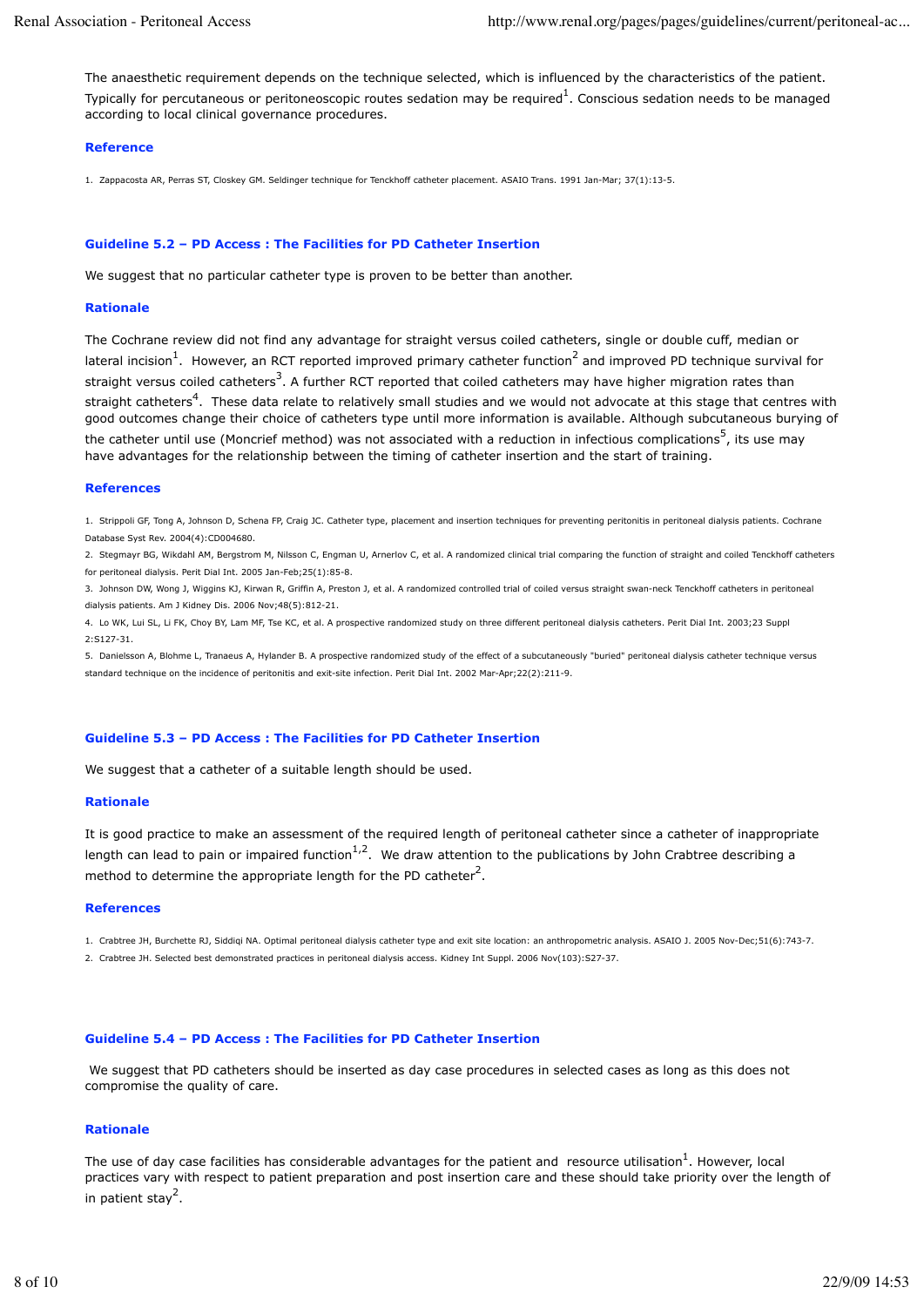### **References**

1. Kelly J, McNamara K, May S. Peritoneoscopic peritoneal dialysis catheter insertion. Nephrology (Carlton). 2003 Dec;8(6):315-7.

2. Henderson S, Brown E, Levy J. Safety and efficacy of percutaneous insertion of peritoneal dialysis catheters under sedation and local anaesthetic. Nephrol Dial Transplant published online ahead of print 25 June 2009 (doi:10.1093/ndt/gfp312).

up to top

## **6. Peritoneal Access (PD Access) (Guidelines PD 6.1 - 6.2)**

### **Guideline 6.1 – PD Access : Training for PD Catheter Insertion**

We recommend that PD catheter insertion training should be available to all trainees with an interest.

### **Rationale**

The Renal Association Training Committee should advise the inclusion of PD catheter insertion as an optional component of the curriculum for trainees, although this will not be taken up by all trainees<sup>1</sup>. A procedure-based competency for PD catheter insertion should be included in the JRCPTB Renal Medicine Specialty Training Curriculum.

#### **Reference**

1. Berns JS, O'Neill WC. Performance of procedures by nephrologists and nephrology fellows at U.S. nephrology training programs. Clin J Am Soc Nephrol. 2008 Jul;  $3(4) \cdot 941 - 7$ .

### **Guideline 6.2 – PD Access : Training for PD Catheter Insertion**

We recommend that PD catheter insertion should not be delegated to inexperienced unsupervised operators.

#### **Rationale**

Successful peritoneal access is crucial and should be performed by an operator (surgeon, specialist nurse or physician) with training and expertise in creating peritoneal access<sup>1</sup>.

#### **Reference**

1. Flanigan M, Gokal R. Peritoneal catheters and exit-site practices toward optimum peritoneal access: a review of current developments. Perit Dial Int. 2005 Mar-Apr; 25(2):132-9.

up to top

## **7. Peritoneal Access (PD Access) (Guideline PD 7.1)**

### **Guideline 7.1 – PD Access : Audit for PD Catheter Insertion**

We recommend that there should be regular audit at not less than 12 monthly intervals of the outcome of catheter insertion as part of multidisciplinary meetings of the PD team and the access operators.

### **Rationale**

There is RCT evidence to demonstrate that audit can improve practice $^1$ . The primary marker of successful outcome is primary catheter patency. Although we do not have a specific audit standard in this area it has been recommended that >80% of catheters should be patent at 1 year (censoring for death and elective modality change)<sup>2</sup>. The following are audit standards for catheter related complications –

- $\bullet$  Bowel perforation  $< 1\%$
- $\bullet$  Significant haemorrhage  $<$ 1%
- Exit site infection within 2 weeks of catheter insertion <5%
- Peritonitis within 2 weeks of catheter insertion <5%
- Functional catheter problem requiring manipulation or replacement or leading to technique failure <20%

At least every 12 months a combined meeting between surgeons (or other health providers inserting PD catheters) and the nephrology team should be held to review PD catheter data.

Data to be collected and used in the audit should include –